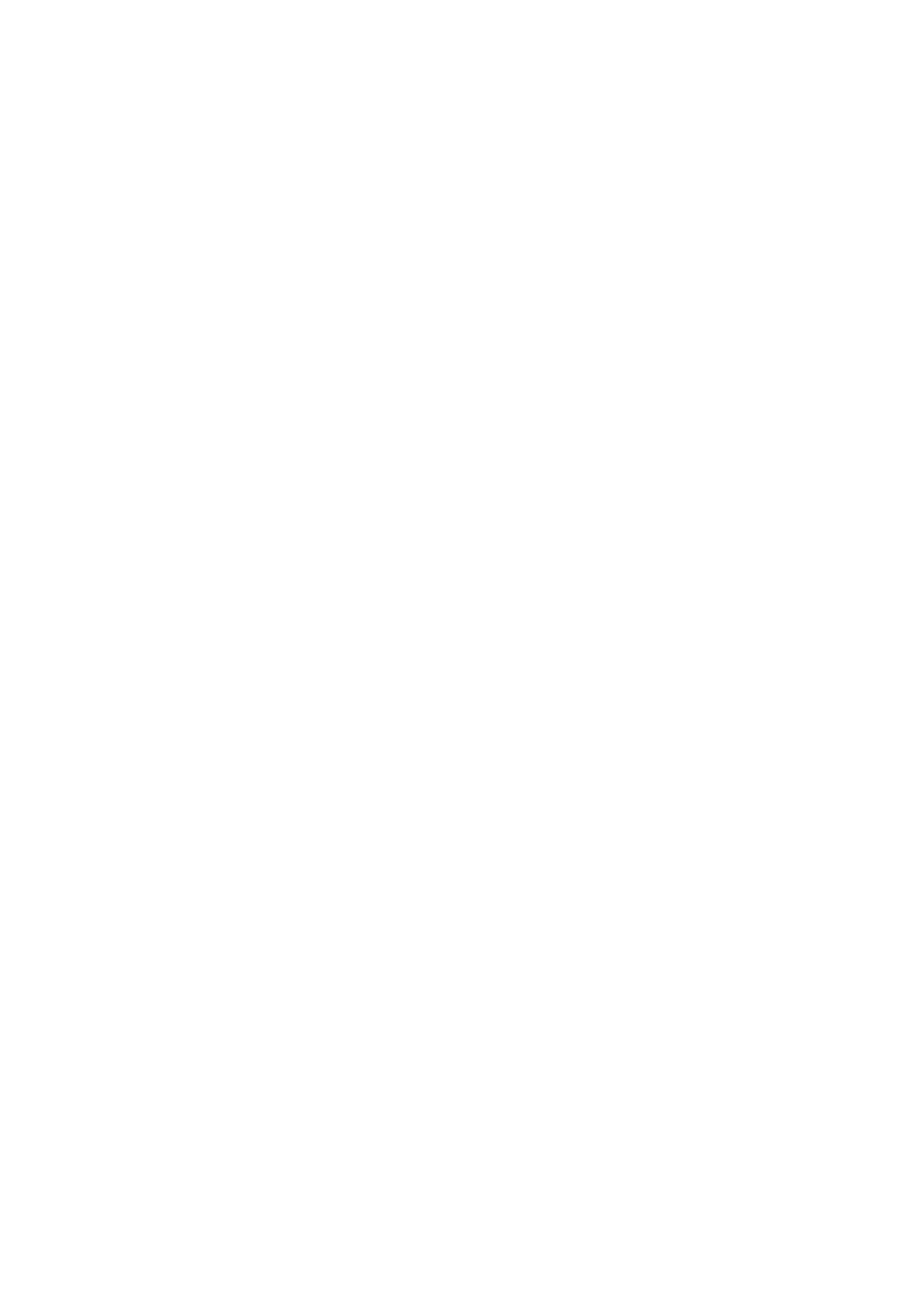

# TABLE OF CONTENTS

**INDEX** 

a b

Page

۷Š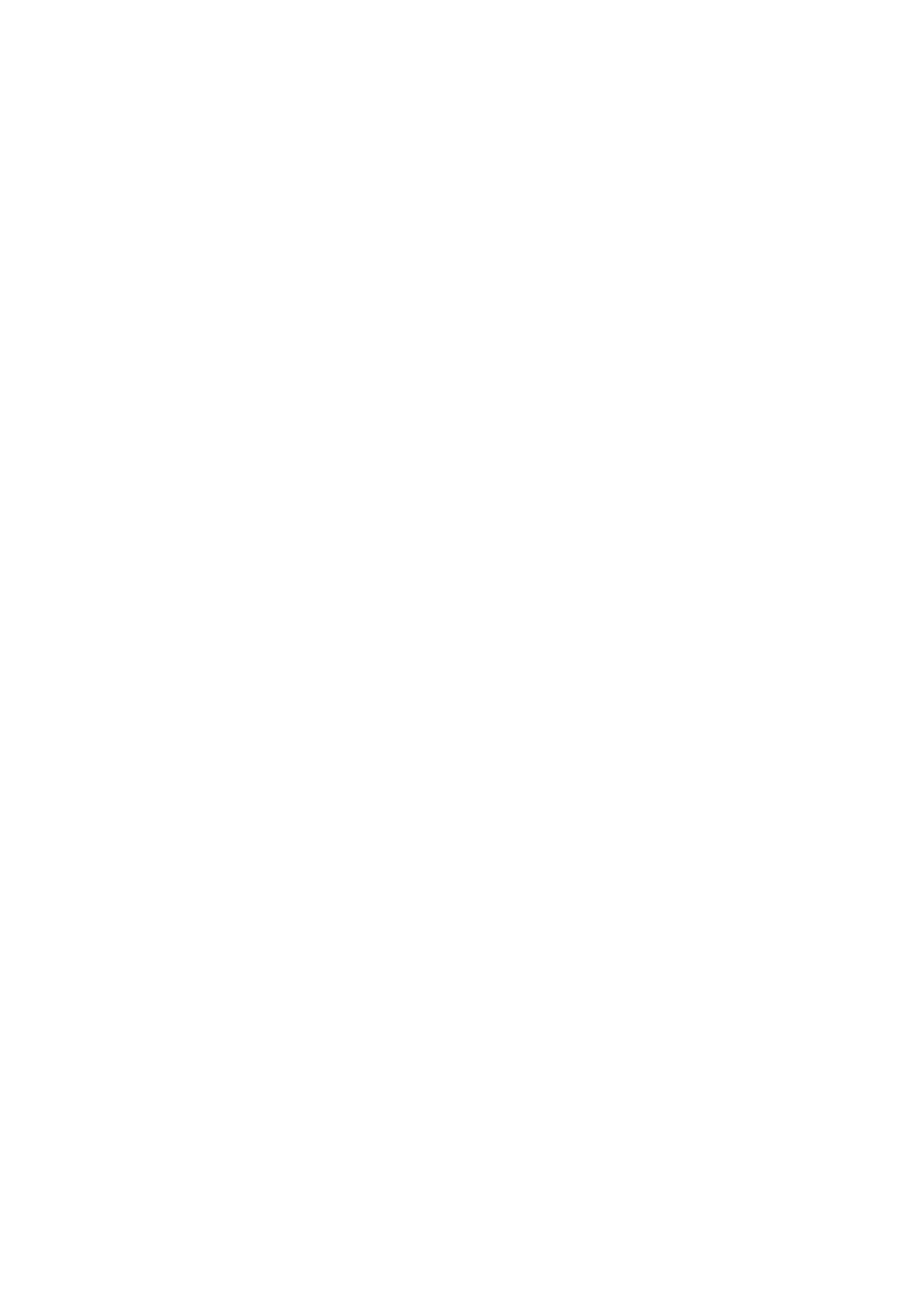## **FOREWORD**

The growing use of CCTV systems has wide societal implications. Unless such systems are used with due care and consideration, they may give rise to concern of the individual's "private space" being unreasonably eroded or interfered with.

Recognisable images captured by CCTV systems are "personal data" relating to an identified or identifiable individual who is a "data subject" and CCTV systems' operators are "data controllers", who is, in this case, the Police Force. The use of CCTV systems is therefore covered by the provisions of the Data Protection Act but subject to certain exceptions provided in section 46 of the Act.

The purposes for recording personal information through CCTV must be strictly confined to the prevention or detection of crime; or the apprehension or prosecution of offenders; and/or national security. Other purposes will be illegitimate and in contravention of the provisions of the Data Protection Act. It is the responsibility of the Commissioner of Police to monitor the compliance of this Code of Practice and to register with the Data Protection Commissioner as a data controller.

> **Mrs. drudeisha Madhub** Data Protection Commissioner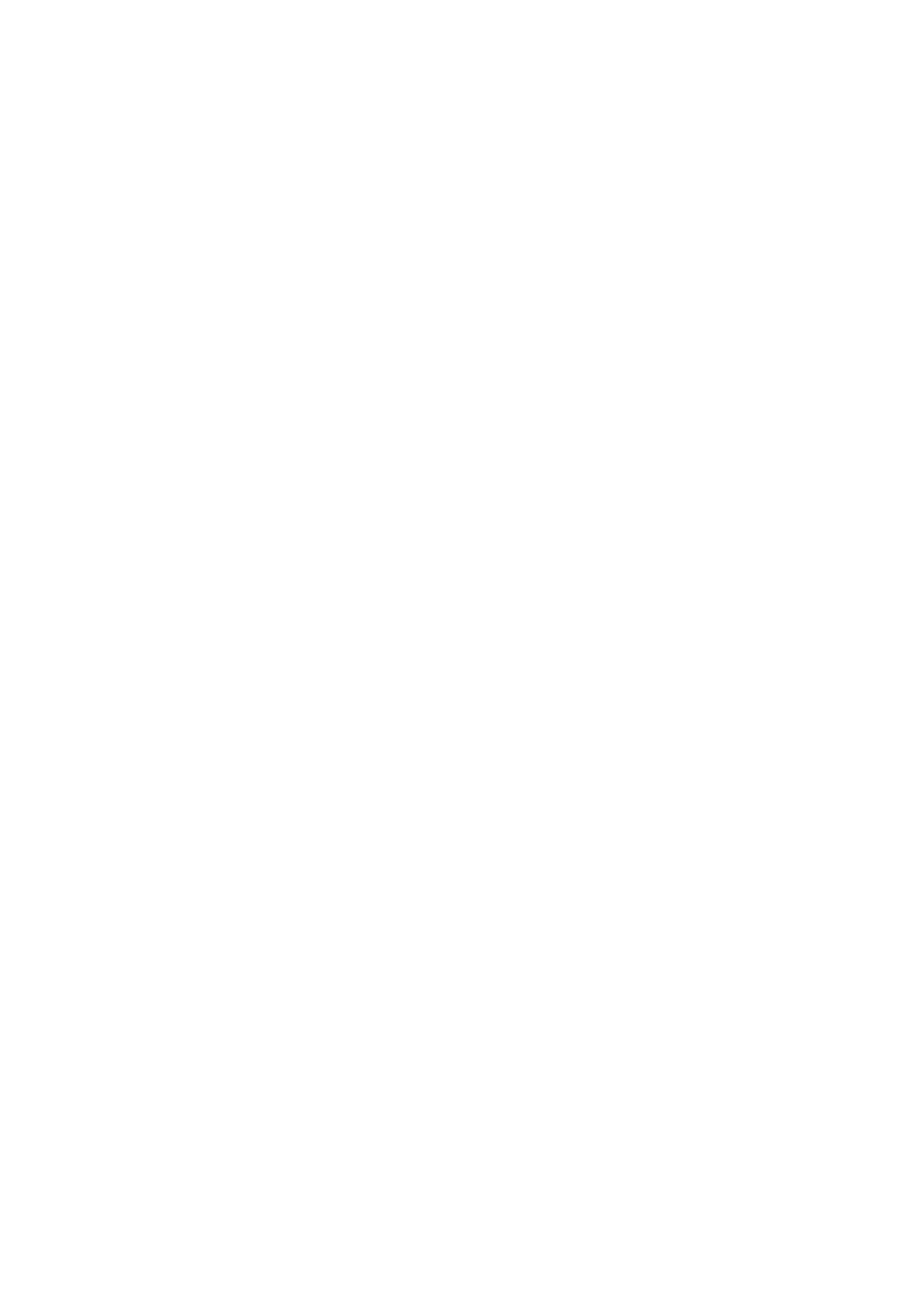

# **INTRODUCTION**

This Code of Practice sets out the basic conditions for the use of CCTV systems operated by the Police. All persons involved in the planning, supervision or operation of such a CCTV scheme should familiarise themselves with this document from the outset. It is of crucial importance in order to maintain public confidence in the operation of CCTV systems that there is no improper use of the equipment. Any misuse of CCTV systems is likely to damage the positive perception of CCTV in the eyes of the public. Compliance with this Code of Practice governing CCTV systems and their operation will not only assist the Police to act in accordance with law but will also help in maintaining trust of the public in these systems.

#### **Purpose of the Code of Practice**

This Code of Practice has been designed to assist police operators of CCTV systems by highlighting certain legal obligations set down in the Data Protection Act. In order for this Code to remain relevant to the day to day activities of CCTV operation, it may require constant update. Accordingly, this Code will be kept under review to ensure that it remains relevant in the context of changes in technology, and compliant with any developments in this area. Contravention of a provision of the Data Protection Act may expose a person to prosecution under the Act.

#### **Use of the CCTV System**

The Data Protection Act provides in its section 46 that:-

The processing of personal data for the purposes of –

- (a) the prevention or detection of crime; or
- (b) the apprehension or prosecution of offenders; shall be **exempt from** :-
	- (i) the Second, Third, Fourth and Eighth data protection principles found in the First Schedule;
	- (ii) sections 23 to 26; and
	- (iii) Part VI of this Act in respect of blocking personal data, **to the extent to which the application of such provisions would be likely to prejudice any of the matters specified in paragraphs (a) to (b).**

It is to be noted that the three exceptions elaborated above must be read subject to the proviso contained in the last paragraph.

Furthermore, as spelt out in section 56 (3) (b) of the Act, the Commissioner specifies that this code of practice shall come into operation on the **24th of April 2009**.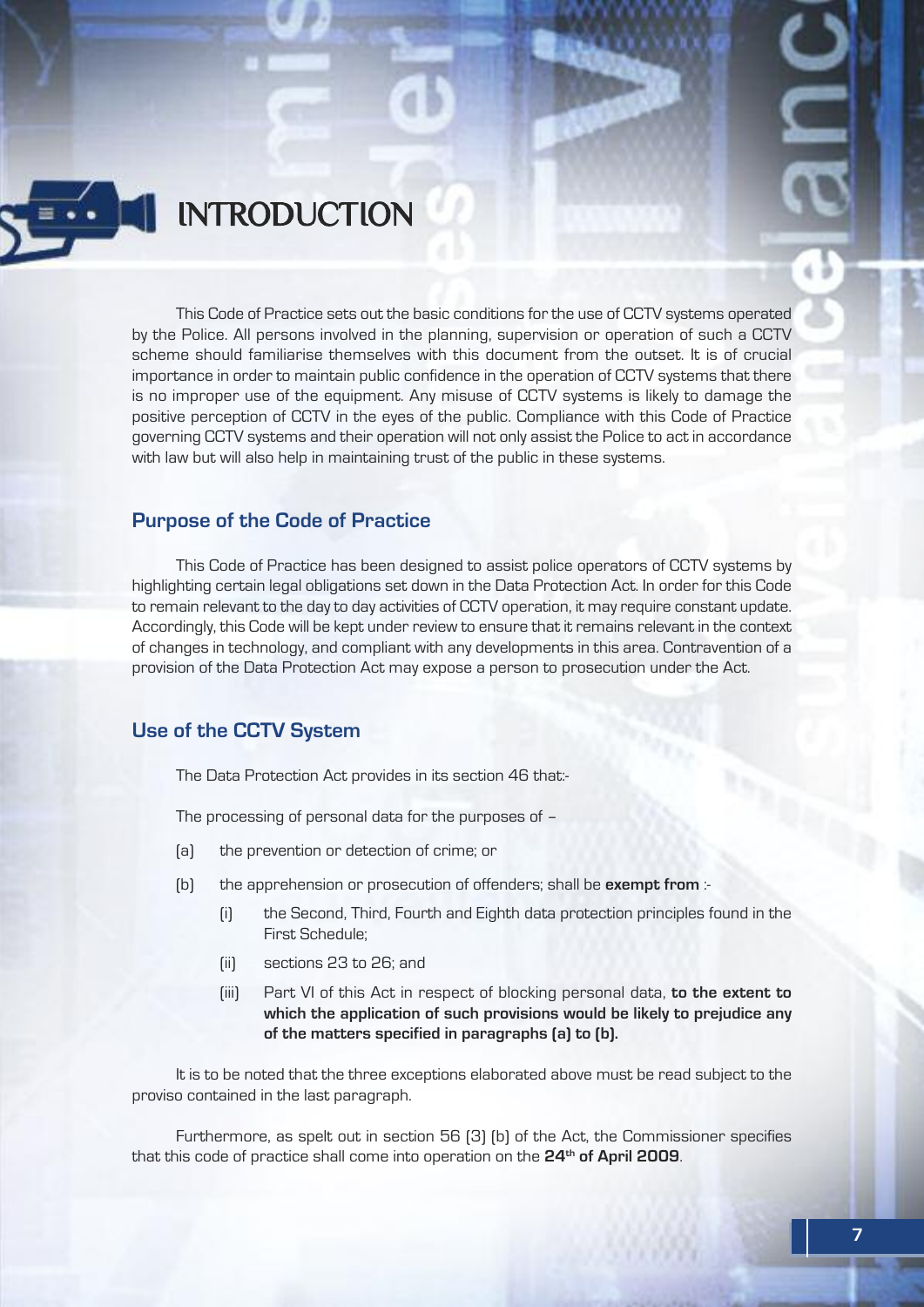### **(1) Initiation of a CCTV System**

- Only persons authorised by the Commissioner of Police shall be permitted access to the control area where monitoring takes place.
- Police will at all times ensure the proper and responsible operation of the CCTV system under his control and ensure that all persons operating or monitoring the system are appropriately trained in the system's use and understand the restrictions and legal obligations imposed upon them by law.
- It is the responsibility of the Police to ensure that all uses of the system are appropriate and in the interest of society.
- A designated person should be nominated by the Commissioner of Police. This individual will have responsibility for ensuring the proper, efficient and orderly day to day operation of the CCTV system.
- The Police officers responsible for the system shall maintain an appropriate record of the system's effectiveness.
- Respect for the individual's liberty and privacy where no criminal offence has been or is being committed should be a primary consideration.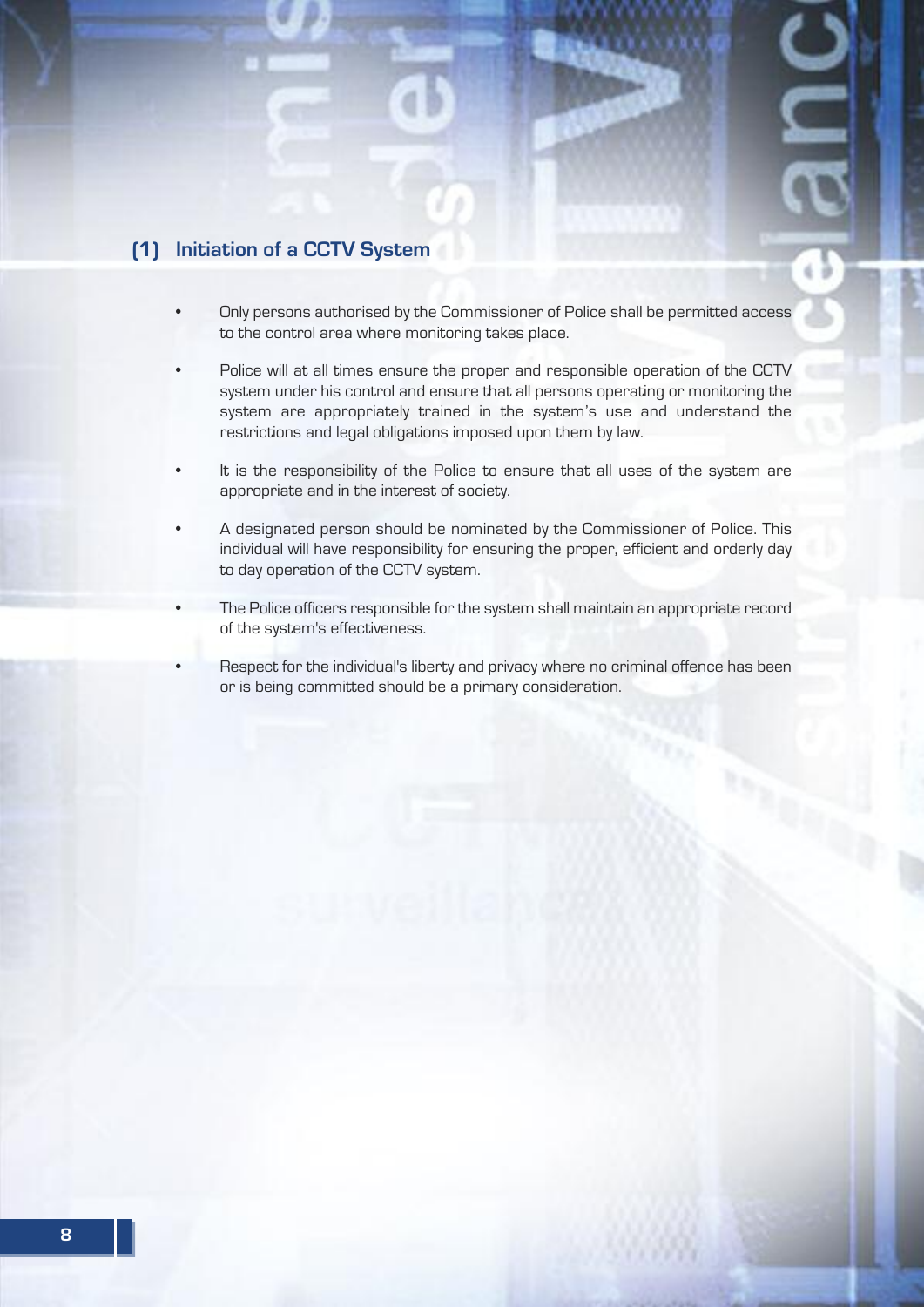#### **(2) Siting Standards**

- Cameras should be sited in such a way that they only monitor those spaces which are intended to be covered by the system.
- Operators must be aware of the purposes for which the scheme has been established. Operators must be aware that they may only use the cameras in order to achieve the purposes for which the system has been installed.
- Operators must also be aware of the position a camera is left in after use. A camera when not in use should be placed in the most advantageous position to record any incidents occurring in a public area within its field of vision.
- Clear and prominent signs should be placed so that the public are aware that they are entering an area which is covered by a CCTV system. These signs should be clearly visible and legible to members of the public. Such signs should contain the following information:
	- $\geq$  the identity of the organisation responsible for the CCTV scheme, i.e. the Commissioner of Police;
	- $\triangleright$  the purposes of the scheme;
	- $\triangleright$  details of who to contact regarding the scheme.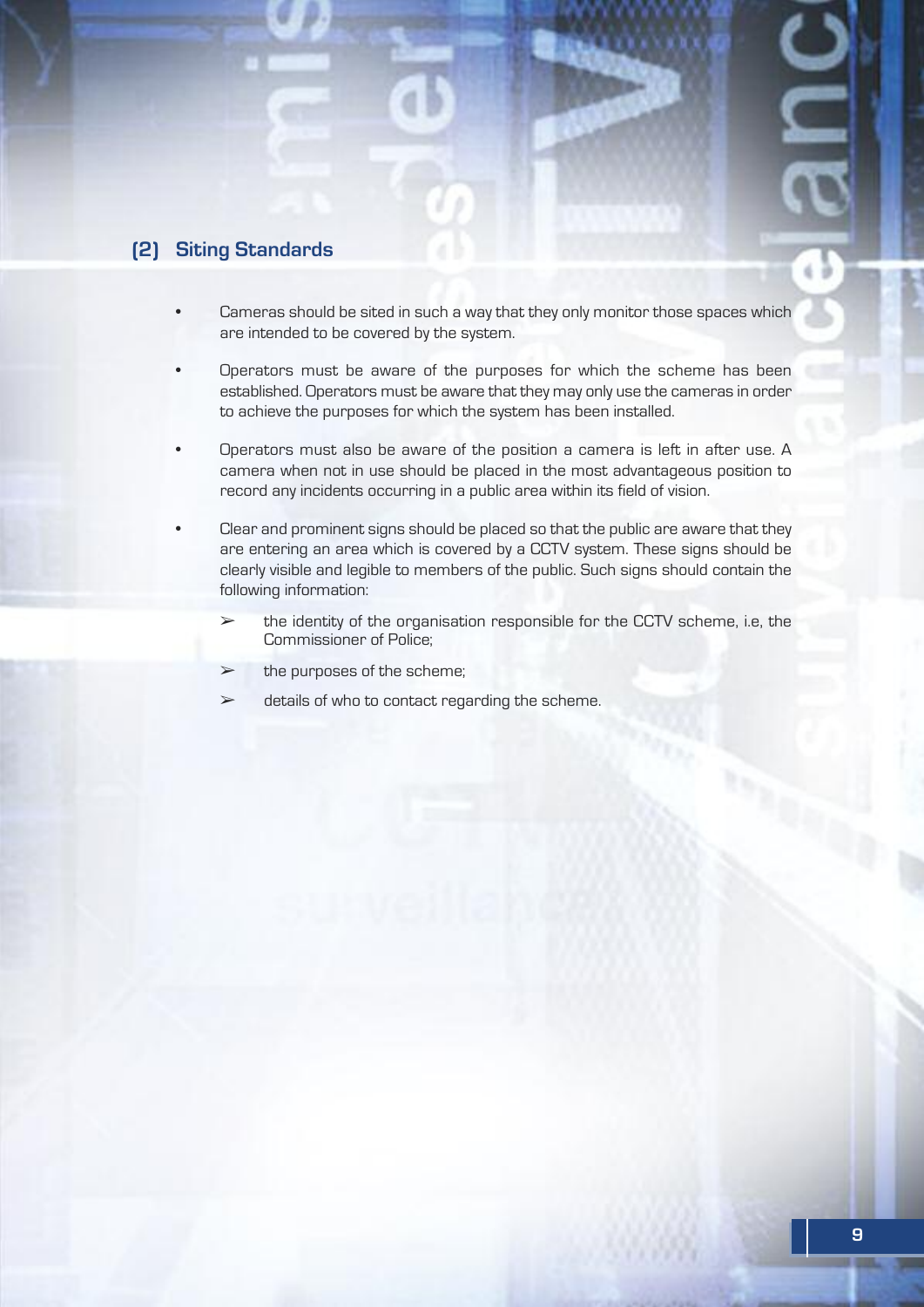#### **(3) Quality of the Images**

- Upon installation, an initial check should be undertaken to ensure that all equipment performs properly.
- If tapes/cds/dvds are used, it should be ensured that they are good quality tapes/cds/dvds.
- The medium on which the images are captured should be regularly cleaned so that images are not recorded on top of images recorded previously.
- The medium on which the images have been recorded should not be used when it has become apparent that the quality of images has deteriorated.
- If the system records features such as the location of the camera and/or date and time reference, these should be accurate.
- If the system includes location and date/time reference features, users should ensure that they have a documented procedure for ensuring their accuracy.
- Cameras should be situated so that they will capture images relevant to the purpose for which the scheme has been established.
- When installing cameras, consideration must be given to the physical conditions in which the cameras are located.
- Users should assess whether it is necessary to carry out constant real time recording, or whether the activity or activities about which they are concerned occur at specific times.
- Cameras should be properly maintained and serviced to ensure that clear images are recorded.
- Cameras should be protected from vandalism in order to ensure that they remain in working order.
- A maintenance log should be kept by the Police Officers responsible for the system.
- If a camera is damaged, there should be clear procedures for:
	- $\triangleright$  defining the person responsible for making arrangements for ensuring that the camera is repaired;
	- $\geq$  ensuring that the camera is repaired within a specific time period;
	- $\geq$  monitoring the quality of the maintenance work.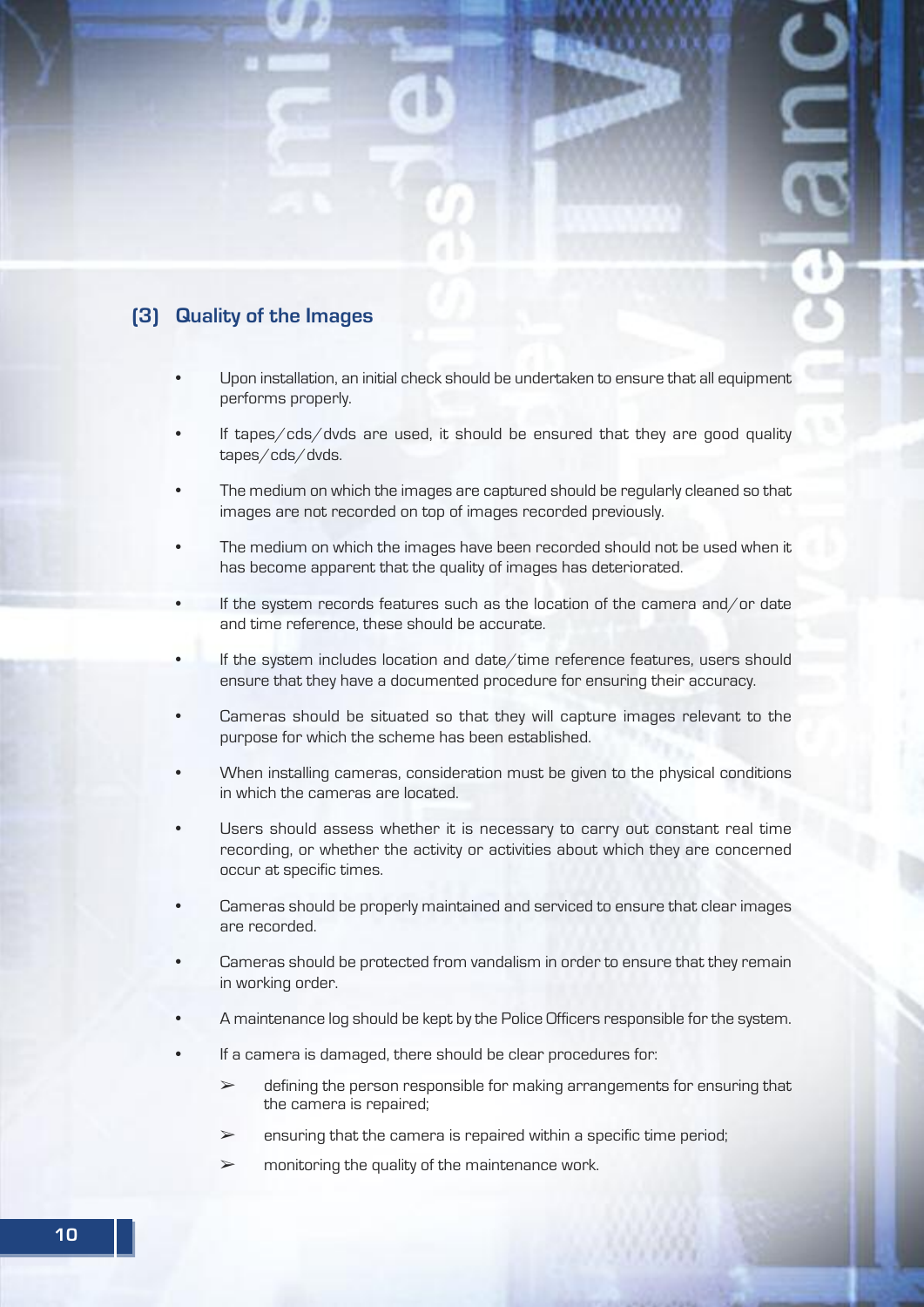### **(4) Processing of CCTV Images**

- All tapes/cds/dvds will be stored in lock fast facilities to which access is restricted within the CCTV control area at all times except when:-
	- $\triangleright$  They are requested by an officer of Police not below the rank of Assistant Commissioner of Police and such a request being authorised by a police officer of at least the rank of Inspector;
	- $\triangleright$  They are requested through the judicial process.
- Tapes/cds/dvds held should be counted daily and a record kept by Police Officers responsible for the system or designated person.
- Images should not be retained by the Commissioner of Police for longer than is necessary. Images will be erased and tapes re-used after such a reasonable period of days as may be determined by the Commissioner of Police unless required for the investigation of offences or evidential purposes.
- Access to the recorded images and the tapes/cds/dvds should be restricted by the Commissioner of Police to a designated person or persons. Other persons should not be allowed to have access to that area when a viewing is taking place.
- Copies of tapes/cds/dvds are not to be made by the Police. If copies are to be made, the Police Officer responsible for the system will do so in any of the following circumstances:
	- $\geq$  the incident recorded is of a serious nature (eq. one that may lead to criminal proceedings);
	- $\geq$  a formal request from the Police (of at least the rank of Assistant Commissioner of Police);
	- $\triangleright$  recording is proceeding to trial;
	- $\geq$  a request to view the tape is received from the DPP;
	- $\triangleright$  the circumstances are such that repeated playing of the incident recorded on tape/cd/dvd is required (i.e. to show to witnesses);
	- $\triangleright$  where a copy is required in order to satisfy a request for access to personal data which is also subject to a prescribed fee.
- An original tape/CD/DVD shall remain in the possession of the Police or a person designated to act on its behalf unless the original is required:
	- $\triangleright$  for the purpose of court proceedings;
	- $\triangleright$  by or under any other enactment.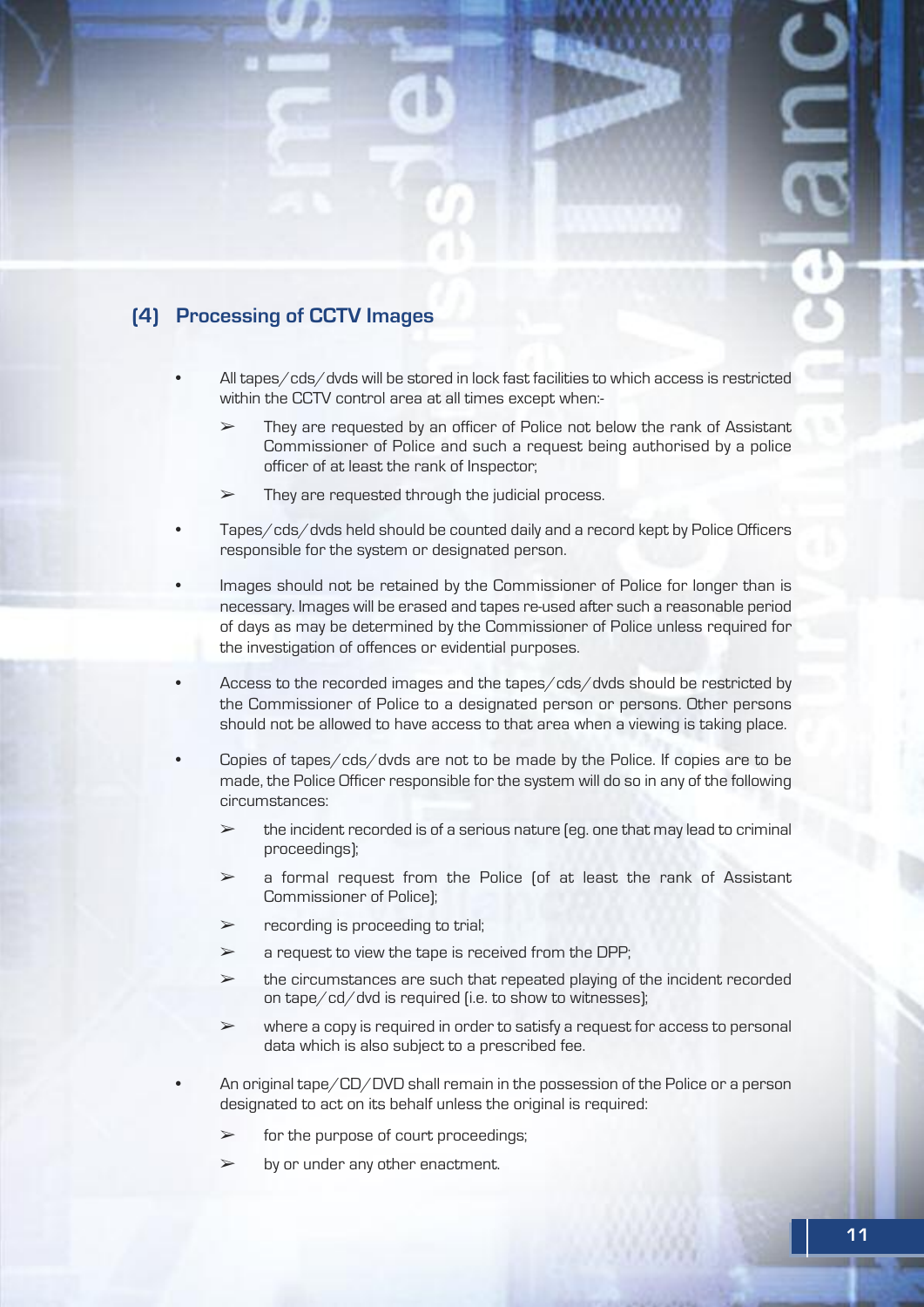- On removing the medium on which the images have been recorded, the police officer responsible for the system must ensure that they have documented:
	- $\triangleright$  the date on which the images were removed from the general system;
	- $\triangleright$  the reason why they were removed from the system;
	- $\triangleright$  any crime incident number to which the images may be relevant;
	- $\triangleright$  the location of the images;
	- $\geq$  the signature of the collecting official, where appropriate.

Removal of the medium on which images are recorded, for viewing purposes, should be documented as follows:

- $\geq$  the date and time of the removal.
- $\triangleright$  the name of the person removing the images.
- $\triangleright$  the name(s) of the person(s) viewing the images. (If this includes third parties, the name of the organisation to which the third party belongs).
- $\triangleright$  the reason for the viewing.
- $\triangleright$  the outcome, if any, of the viewing.
- $\triangleright$  the date and time the images were returned to the system or secure place, if they have been retained for evidential purposes.
- All operators and employees with access to images should be made aware by the Police of the procedures which need to be followed when accessing the recorded images.
- It is the responsibility of the Commissioner of Police to ensure that all operators are made aware of :
	- ➢ the user's security policy (eg. procedures for access to recorded images).
	- $\triangleright$  the user's disclosure policy.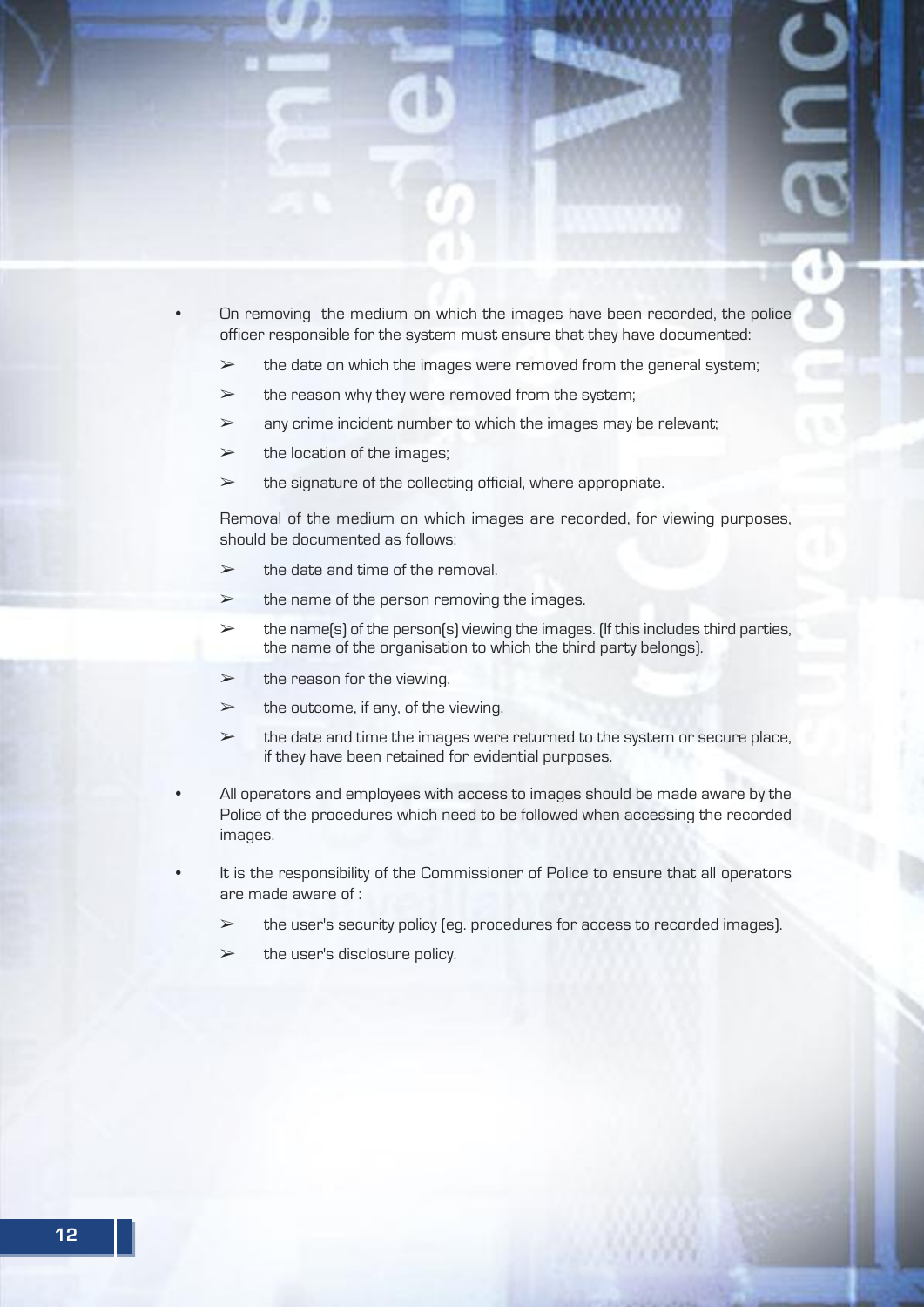

- Disclosure of the recorded images to third parties should only be made by the Police in limited and prescribed circumstances. Circumstances in which disclosure is appropriate would be a requirement under any enactment or court order to disclose the images with regard to:
	- ➢ a formal request from a member of the Commissioner of Police (of at least the rank of Assistant Commissioner of Police), for disclosure of images, on the grounds that the images are likely to be of use for;
		- the investigation of a particular offence;
		- the purpose of obtaining legal advice;
		- the purpose of exercising or defending legal rights.
- if required by the Attorney-General's Office whenever a case/action is being taken against the Commissioner of Police;
- the media, where it is decided that the public's assistance is needed in order to assist in the identification of victim, witness or perpetrator in relation to a criminal incident. As part of that decision, the wishes of the victim of an incident should be taken into account. The release of images to the media in a criminal investigation is solely within the remit of the Commissioner of Police;
- Where the images are determined to be personal data and it is decided that images will be disclosed to the media, the images of individuals apart from the victim, witness or perpetrator may need to be disguised or blurred so that they are not readily identifiable;
- people whose images have been recorded and retained (unless disclosure to the individual would prejudice criminal inquiries or criminal proceedings).
- All requests for disclosure should be recorded by the Commissioner of Police. If disclosure is denied, the reason should be documented.
- If disclosure of the images is allowed, then the following should be documented:
	- $\geq$  the date and time on which disclosure was made:
	- $\triangleright$  the identification of any third party to whom disclosure was made;
	- $\geq$  the reason for allowing disclosure;
	- $\geq$  the extent of the information which was disclosed:
	- $\triangleright$  the identity of the officer authorising such disclosure.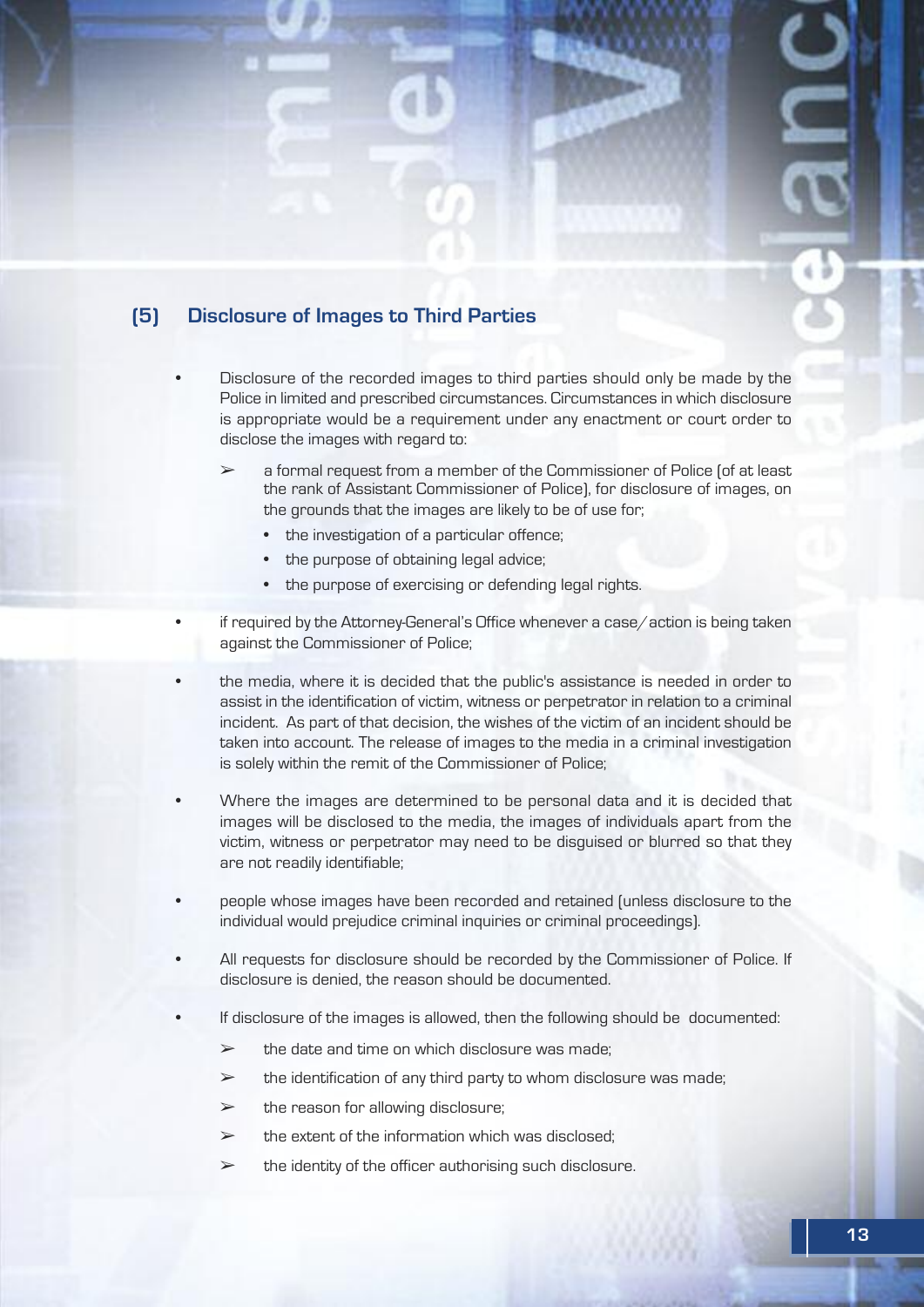- If the system does not have the facilities to carry out that type of editing, an editing company as data processor may be hired to carry it out.
- Where an editing company is hired, then the Police needs to ensure that:
	- $\geq$  there is a contractual relationship between himself and the editing company;
	- $\triangleright$  that the editing company has given appropriate guarantees regarding the security measures they take in relation to the images;
	- $\geq$  the Police shall have in place appropriate and adequate security and organisational procedures to ensure those guarantees are met including a right of access to the contractor's premises or systems;

These include having appropriate security measures in place to prevent unauthorised access to, alteration of, disclosures of, accidental loss, and destruction of the data in his control. Security measures are appropriate to:-

- (i) counteract any harm that might result from such unauthorised access to, alteration of, disclosure of, accidental loss, and destruction of data;
- (ii) the nature of the data concerned.
- ➢ the written contract makes it explicit that the editing company can only use the images in accordance with the instructions of the Commissioner of Police or a designated police officer acting on his behalf;
- $\triangleright$  the written contract makes the security guarantees provided by the editing company explicit.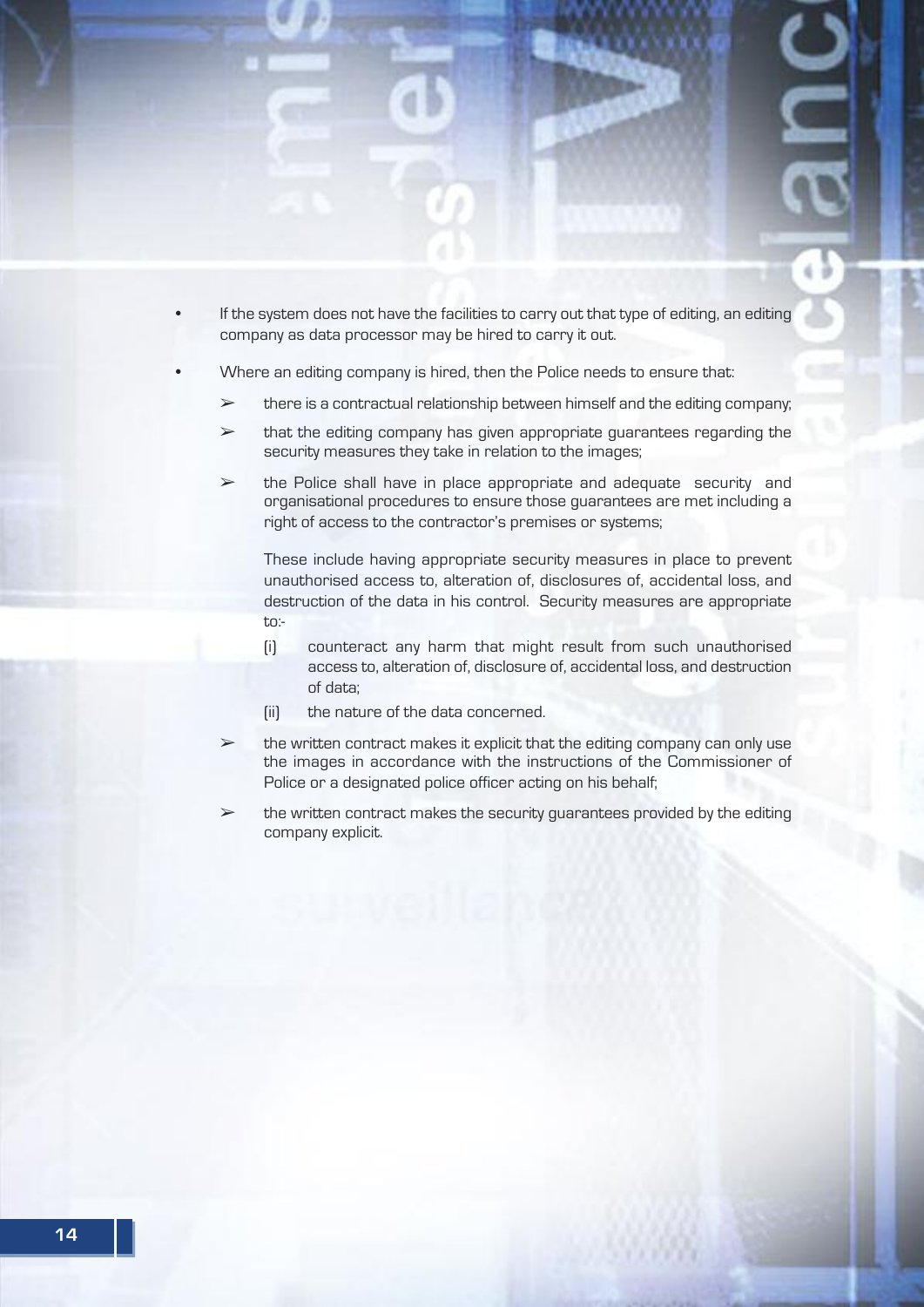### **(6) Access by data Subjects**

- All police officers involved in operating the equipment must be able to recognise a request by data subjects for access to personal data in the form of recorded images.
- The Police must then inform the data subject:
	- $\triangleright$  whether the data kept by him include personal data relating to the data subject;
	- $\geq$  the purposes for which the data are processed;
	- $\triangleright$  the recipients to whom the data are disclosed.
- A request for such information may be refused where the Police is not supplied with the information that he may reasonably require in order to satisfy himself as to the identity of the person making the request and to locate the information which the data subject is seeking; or where compliance with such a request will be in contravention of a confidentiality obligation imposed under any other enactment.
- Data subjects must fill in a request for access to personal data form as provided in the Data Protection Regulations 2009.The Police must then:
	- $\triangleright$  locate the images requested;
	- $\geq$  indicate that a fee will be charged for carrying out the search for the images requested. The fee to be charged for the supply of copies of data in response to a subject access request is set out in the Data Protection Regulations 2009;
	- $\geq$  ask whether the individual would be satisfied with merely viewing the images recorded;
	- $\geq$  indicate that the response will be provided promptly following receipt of the required fee and within 28 days of receiving the request .
- Police officers operating the system should be able to explain to members of the public the type of images which are recorded and retained, the purposes for which those images are recorded and retained, and information about the disclosure policy in relation to those images.
- All data subject access requests should be dealt with by a designated police officer.
- The designated police officer should locate the images requested.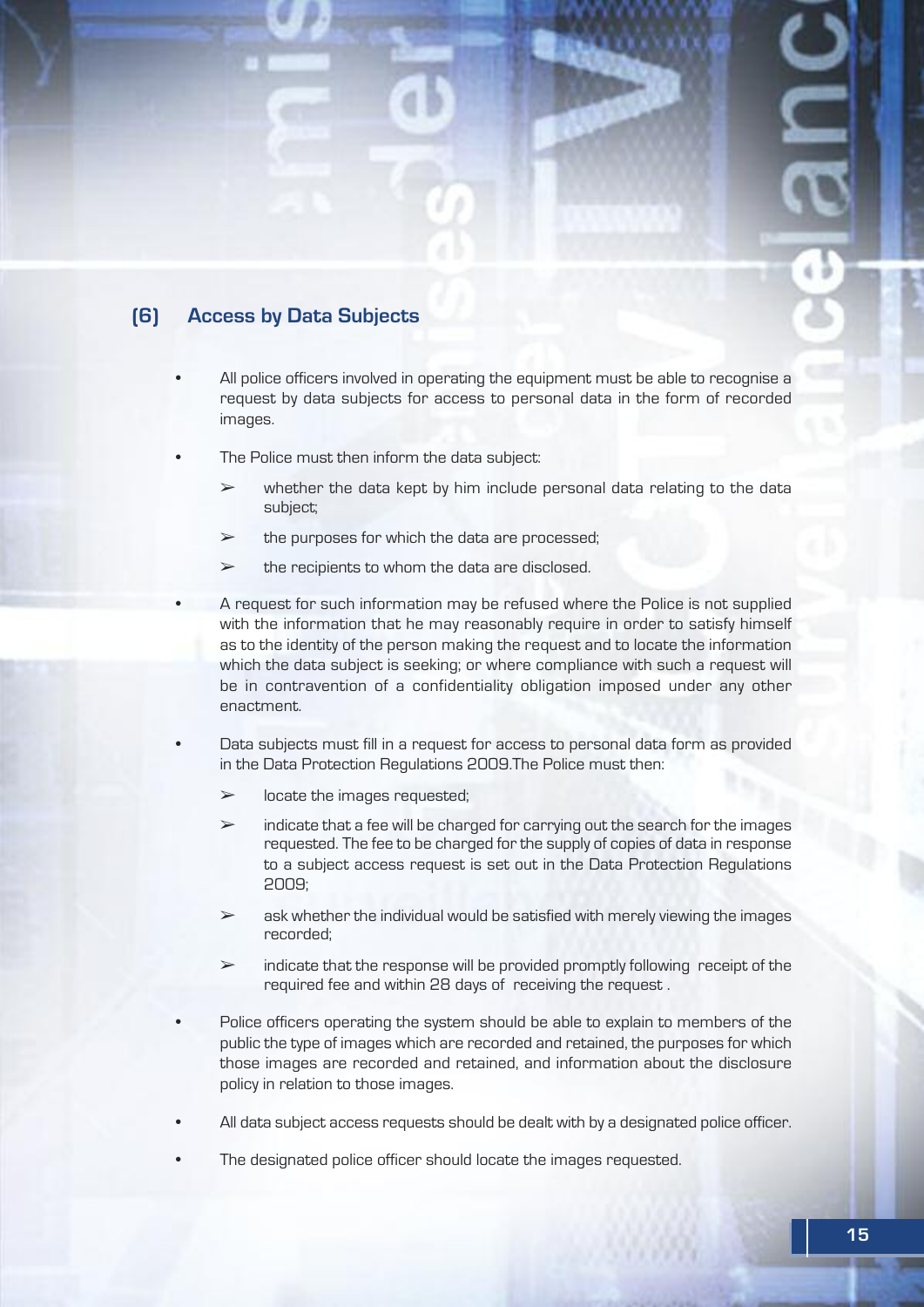

- The designated police officers should determine whether disclosure to the individual would entail disclosing images of third parties.
- If third party images are not to be disclosed, the designated police officer shall arrange for the third party images to be disguised or blurred.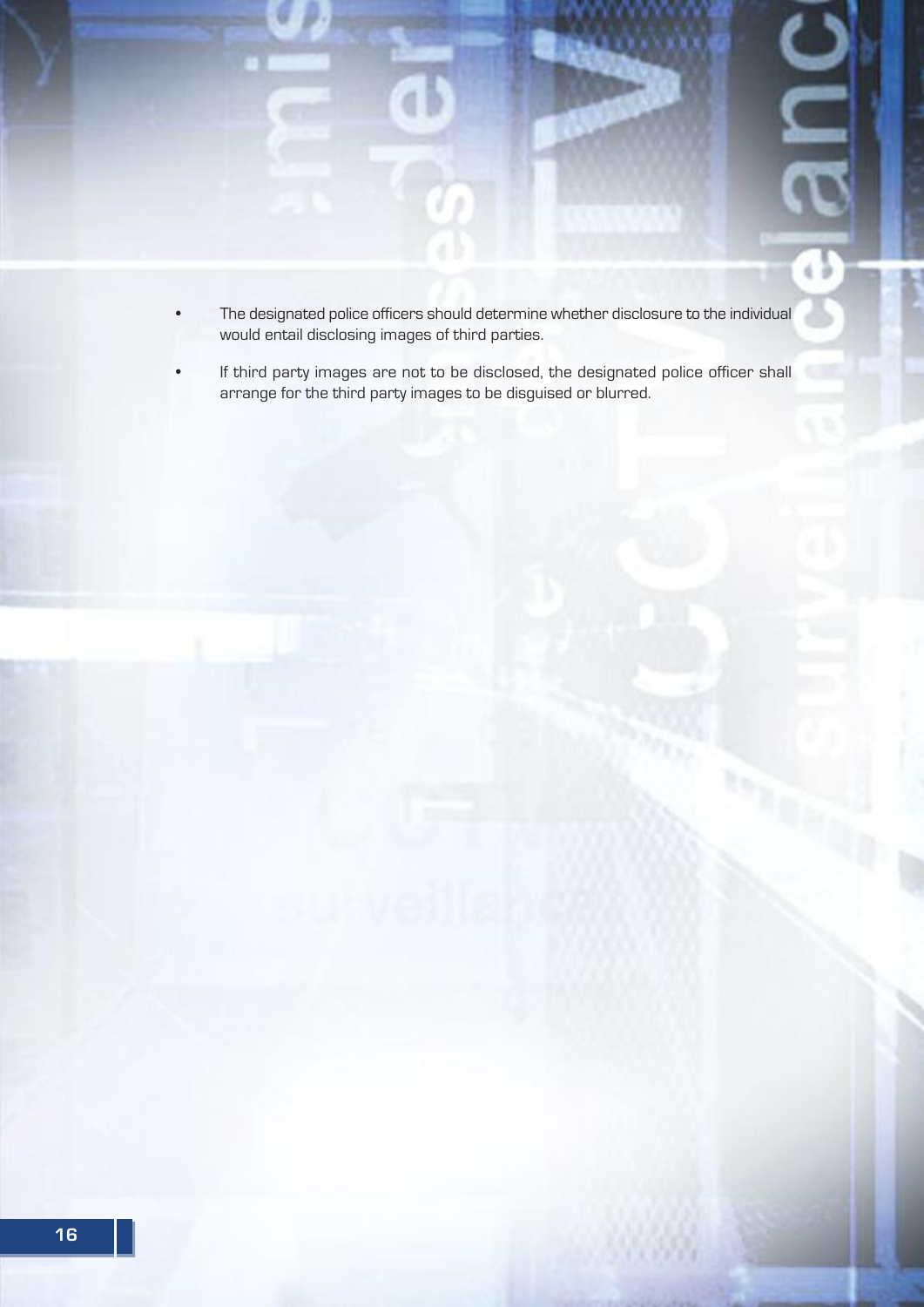### **(7) Miscellaneous data Subjects' Rights**

- All police officers involved in operating the CCTV equipment must be able to recognise a request from an individual to rectify, block, erase or destroy where appropriate, inaccurate personal data.
- All police staff must be aware of the identity of the designated police officer who is responsible for responding to such requests.
- In relation to a request for rectification, blockage, erasure or destruction, the designated police officer should indicate whether he or she will comply with the request or not.
- The designated police officer must provide a written response to the individual as soon as reasonably practicable setting out his decision on the request.
- If the designated police officer decides that the request will not be complied with, he must set out the reasons in his response to the individual.
- A copy of the request and response should be retained and filed securely.
- The designated police officer shall document:
	- $\triangleright$  the request from the individual;
	- $\triangleright$  the original decision;
	- $\triangleright$  his response to the request from the individual;
	- $\triangleright$  the reasons for rejection, if applicable.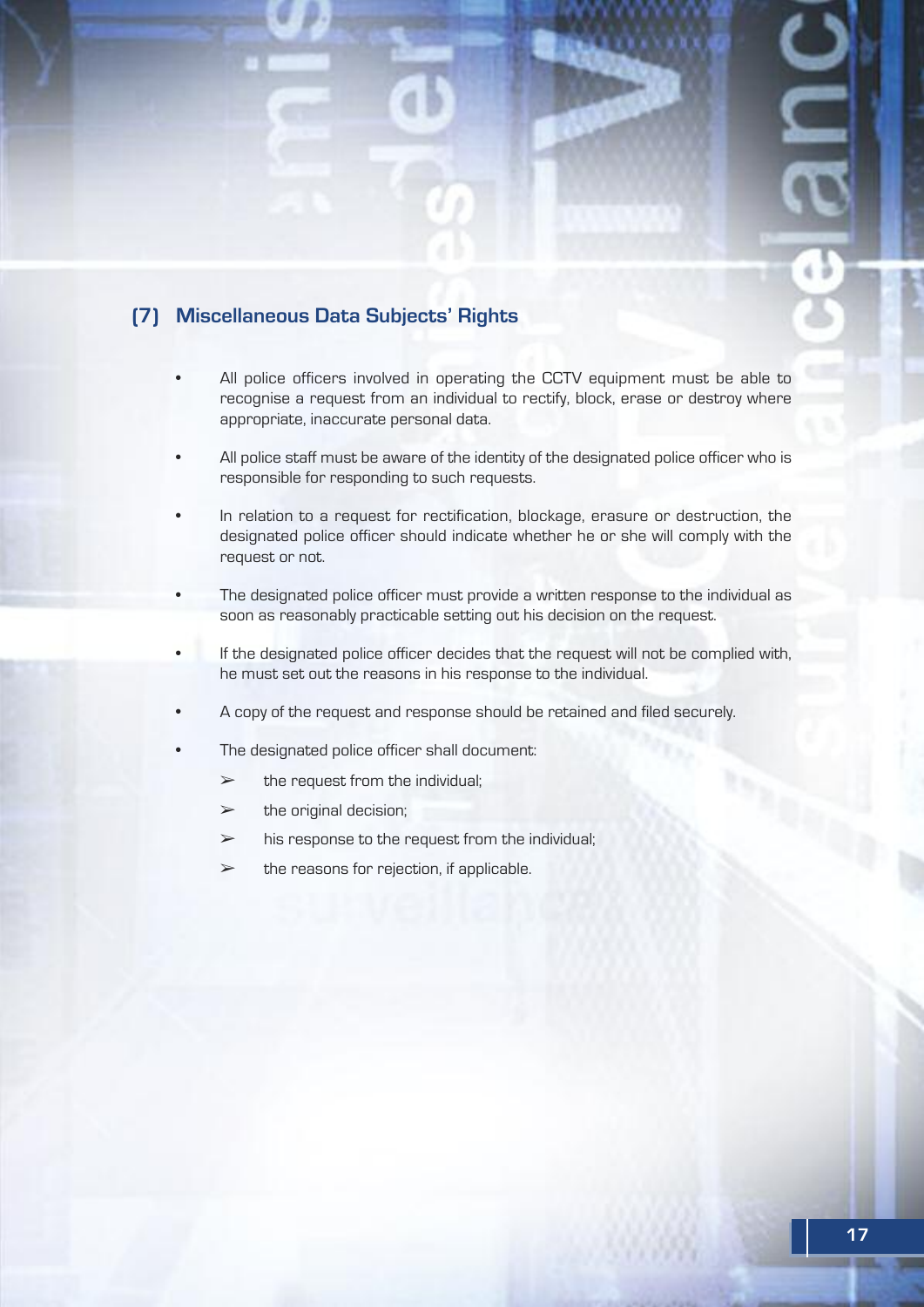#### **(8) Monitoring Standards**

- The contact point indicated on the sign should be available to members of the public during office hours. Police officers staffing that contact point should be aware of the policies and procedures governing the use of the CCTV equipment.
- The relevant fees to be charged in respect of the provision of any of the above documents are provided in the Data Protection Regulations 2009.
- A complaints procedure should be clearly documented by the Commissioner of Police who may seek the assistance of the Data Protection Commissioner on this matter
- A record of the number and nature of complaints or enquiries received should be maintained by the Commissioner of Police together with an outline of each action taken.
- A report on those numbers should be collected by the designated police officer in order to assess public reaction to, and opinion of, the use of the system.
- A designated police officer should undertake regular reviews of the documented procedures to ensure that the provisions of this Code of Practice are being complied with. Such an audit should be carried out on at least an annual basis.
- A report on those reviews should be provided to the Police in order that compliance with legal obligations and provisions of this Code of Practice can be monitored.
- An internal annual assessment should be undertaken which evaluates the effectiveness of the system. The audit referred to above may form part of such an assessment.
- The results of the report should be assessed against the stated purpose of the scheme. If the scheme is not achieving its purpose, it should be reviewed or modified where necessary.